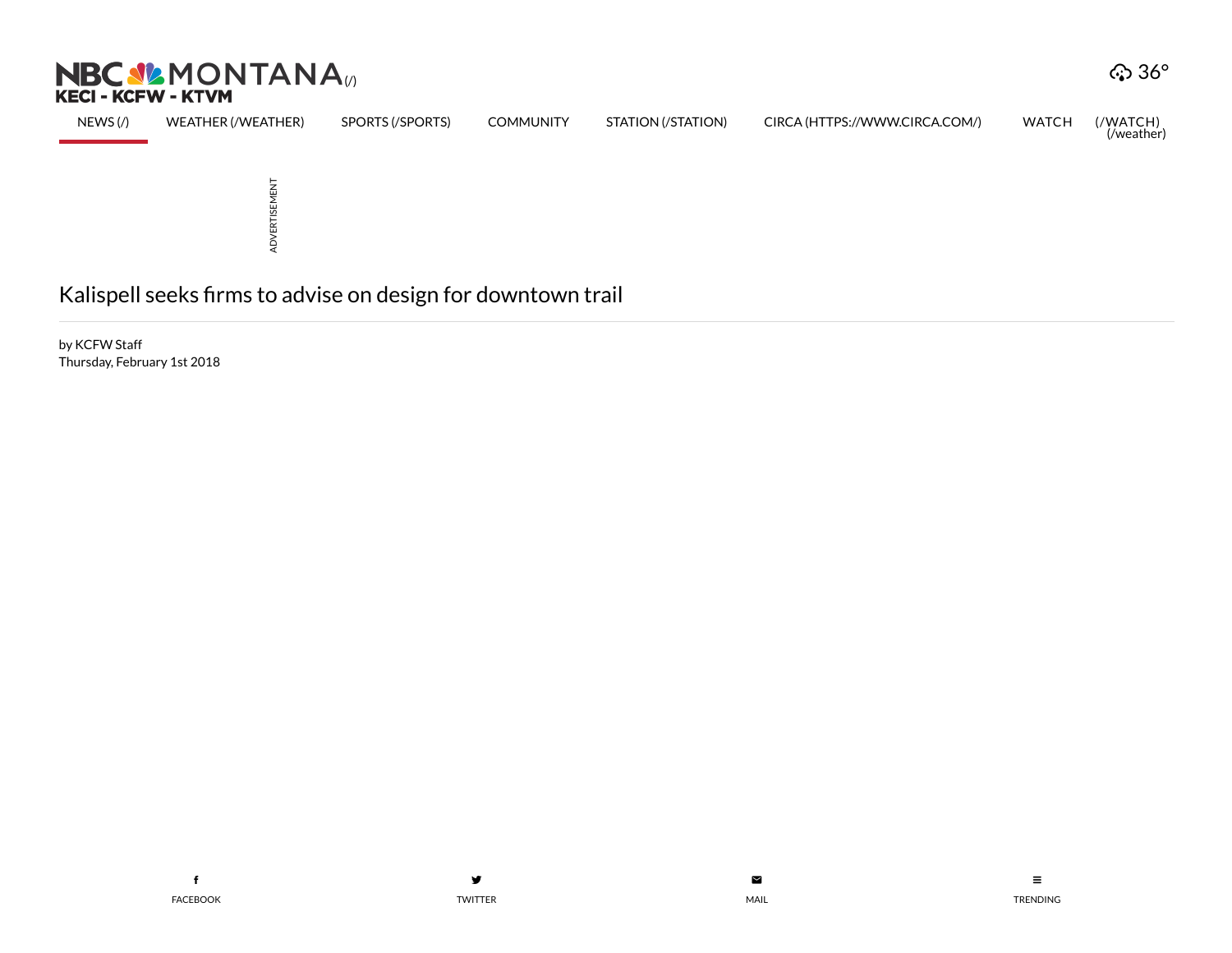

KALISPELL, Mont.  $_{\bar{\textbf{f}}}$  The city of Kalispell is working on its pext step for the lon[g-awaited](mailto:?subject=A%20link%20for%20you&body=You%20should%20read%20this!%0A%0Ahttp://nbcmontana.com/news/local/kalispell-seeks-firms-to-advise-on-design-for-downtown-trail) Kalispel $\blacksquare$ Trail.